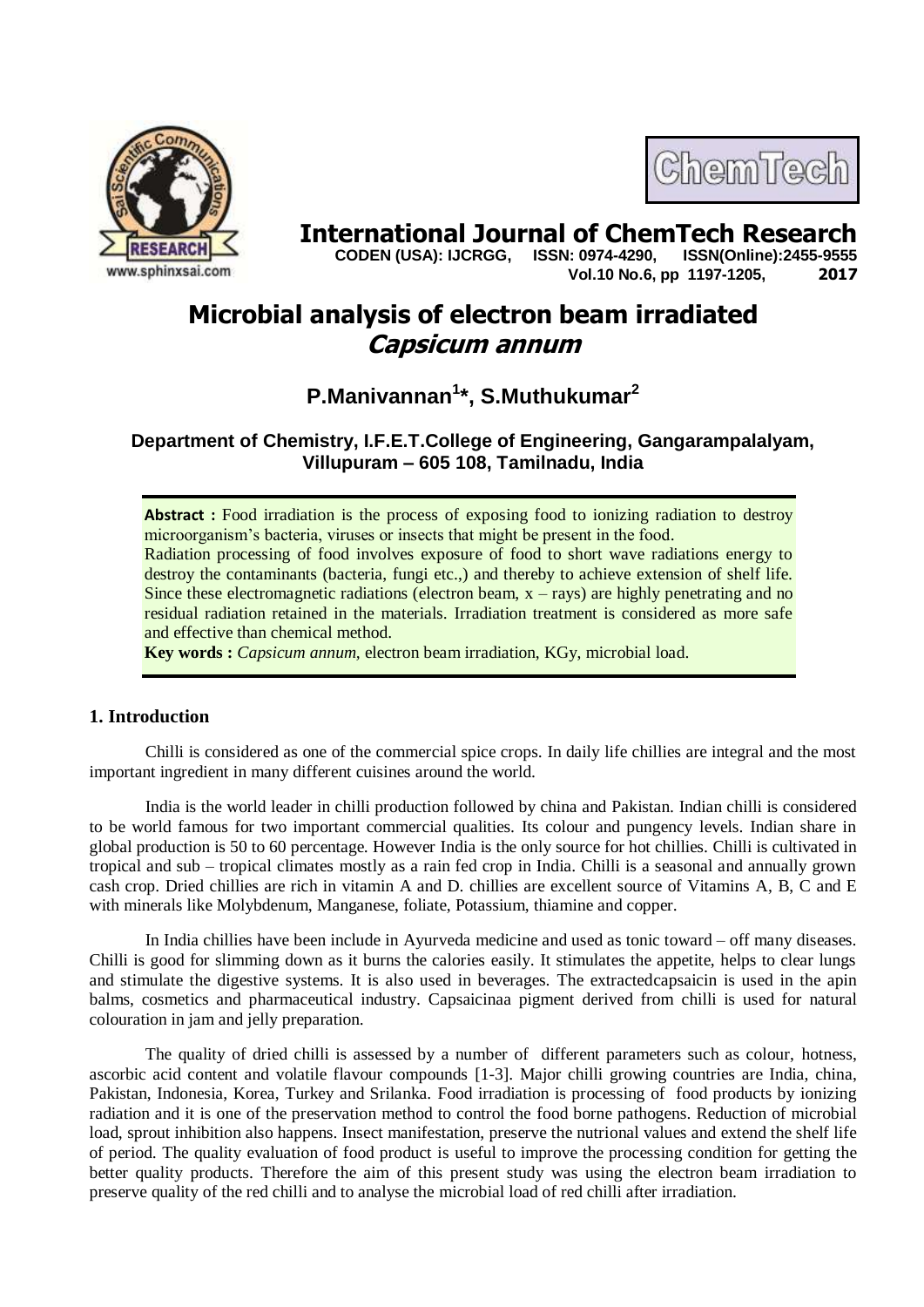#### **Principle of electron beam irradiation**

Low or high energy electron beam radiation generated by electron accelerator ( usually 10 MeV) can damage DNA in living cells directly or get  $-$  H,  $-$  OH from radiolysis of water or small molecules directly by high energy pulse. Living radical with nuclear material can initiate cross link [4]. Thus we can kill pests, postpone fruit and vegetable ripening and senescence and also extend shelf life of the farm products.

Irradiation can be used to decontaminate or reduce microbial burden in food and medicinal products [5].Irradiation process improves the shelf life of fruits, vegetables and spices by destructing the micro flora and provides a suitable alternative to chemical treatment [6]

#### **Physical methods**

The physical methods measure the effects of the radiation generated radicals or trapped electrons in the solids. These methods may either leave free radicals and electrons unchanged or stimulate some of the electrons and measure their absorbed radiation energy, they are practically involved with their radiation generated defects by dissolution of the solid substances[7]

#### **Food preservation**

Food is a perishable commodity. The primary objective of food preservation is to prevent or slow down the growth of micro-organisms including mould, yeast and bacteria as the growth of these micro – organisms causes spoilage of food.

#### **Scope of food preservation**

To increase the shelf life of food as well as its supply. Although the freshness, palatability and nutritive value may be altered with time delay, perishable foods can be preserved to prevent spoilage and made to be available throughout the year. To save food for future use at the time of scarcity or drought etc., after suitable preservation and proper storage. Preservation of food also minimises the preparation time and energy at home.

#### **Spices**

Spices are highly valued products and provide a major part of foreign exchange for producer countries. Most spices are rich in antioxidants and anti-microbial, and as a result, their use as natural preservatives in food industries has increased. Common spices include: black pepper, cardamom, cumin, fenugreek, saffron, garlic, fennel, turmeric, ginger and chilli. The moisture in spices is usually low, which largely protects them against microbial spoilage.

Inadequate drying and storage are primarily responsible for fungal contamination. Drying in most the producer countries is primarily by spreading them on floors. Spices harbour some microbes capable of causing spoilage or diseases [8] The most commonly isolated toxigenic fungi include Aspergillus flavus and others belonging to Alternaria, Penicillium, Fusarium and Mucor. Currently, chemical fumigants [9] (e.g. ethylene oxide) and thermal treatment with steam are most commonly used to disinfect spices. Fumigants are less effective and traces of harmful toxic residues may be retained, while thermal treatment may alter the aroma and flavor of spices. Stringent quality specification has been introduced in some of the leading importing countries like US, Germany UK, Netherlands, France and Japan to ensure high quality and safety.

The roles played by FDA, American Spice Trade Association (ASTA) in USA and provision under the Law on Food and Consumer Goods (LFCG) (August 1974) in Germany is worth referring to. Based on these regulations, if the defect level exceeds permissible limits, legal action can be enforced or the exporting country can be blacklisted (e.g. toxin limits: aflatoxins, 4 ppb; AFB1, 2 ppb). Processing spices by gamma irradiation (10-14 kGy) has been well established and is an approved technology to improve the quality in many European countries, US and India.

Gamma irradiation has been successfully implemented and studied for quality amelioration of spices [10]. Gamma-irradiation for microbial decontamination of whole spices and spice powders is legally permitted in some 34 countries worldwide [11] and 23 countries are using this technology commercially [12]. Several studies on spices treated with doses up to 10-15 kGy have shown that no substantial changes occur in volatile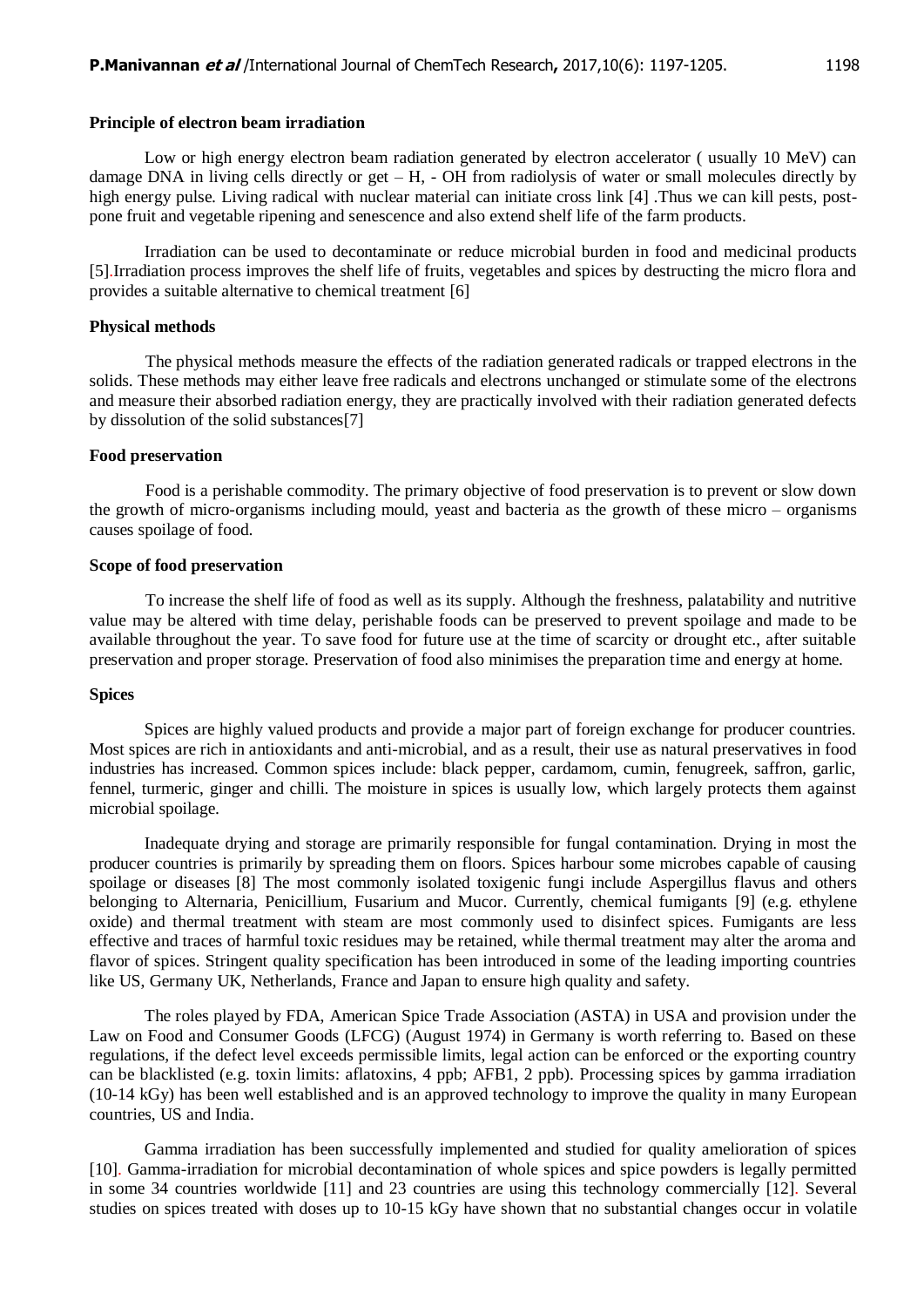oils, flavour profiles, spicing power [8], and antioxidant properties [13]. However, information on colour power and its stability during storage of irradiated spices is scanty. The present study was, therefore, aimed to examine the effect of irradiation on the colour power and its stability during ambient temperature storage of turmeric and red chilli powders which are important commercial sources for natural colourants [14]. Improving the quality of spices without impinging on the original quality and flavor is a critical task and thus the application of EBI can play a significant role in preserving and enhancing the commercial value of spices and their blends.

# **Effect of irradiation on microorganisms**

A large amount of data is available on the sensitivity of microorganisms to irradiation processing; this varies greatly from microorganisms to microorganism and is also dependent upon other extrinsic factors. Vegetative cells are less resistant to irradiation than spores, whereas moulds have a susceptibility to irradiation similar to that of a vegetative cell. However some fungi can be as resistant as bacterial spores[15] Compared to bacteria, viruses generally require higher radiation doses for inactivation [16]. Microbes associated with freshcut fruit and vegetable products can vary greatly in accordance with the product type and storage conditions [17]

Dose affects the effect of preservation directly when radiation dosage was added to  $0.1 - 1$  KGy, it showed the inhibition of microbial growth and reproduction [18], found that if the dosage is too low, it can only inhibit after ripening of farm products and it cannot inhibit the growth of microbes. Researchers also show that radiation dosage was too high to be harmful to form products [19] Found that if the record of peaches storage was about 0.2 KGy can extend their shelf life. But when the dosage was high to 0.5KGy, it can be harmful to the peaches.

# **2. Materials and methods**

# **2.1 Processesing and packaging:**

The Red chilli (*Capsicum annum*) fruits of three different kinds namely Naadu Natural (NN), Naadu Natural Pesticide (NNP) and Naadu Natural Mundu (NNM) were procured from Virudhunagar District, Tamilnadu, India. Virudhunagar is famous for Red chilli production. Before exposing the Red chilli samples to irradiation the fruit samples was cleaned to remove dust particles. The Red Chilli samples were segregated and cut in to small pieces and were packed in PP (Poly Propylene) bags with a dimesnsion of 4 X 4 Cm size.

| <b>Region</b> | Country       | Food           | <b>Maximum Dose (KGy)</b> |
|---------------|---------------|----------------|---------------------------|
| America       | <b>USA</b>    | pork           | 1.0                       |
|               |               | poultry        | 3.0                       |
|               | Canada        | potatoes       | 0.1                       |
|               |               | spices         | 1.0                       |
|               | <b>Brazil</b> | Strawberries   | 3.0                       |
|               |               | Fish           | 2.2                       |
| <b>EUROPE</b> | France        | Egg white      | 4.0                       |
|               |               | Cheese         | 3.5                       |
|               | Netherland    | Dried fruits   | 1.0                       |
|               |               | Frog leg       | 5.0                       |
|               | U.K           | Roots          | 0.2                       |
|               |               | Shellfish      | 3.0                       |
| <b>ASIA</b>   | China         | Garlic         | 0.1                       |
|               | Thailand      | Rice           | 1.0                       |
|               |               | <b>Mangoes</b> | 1.0                       |
|               | South Africa  | Fruit juice    | 3.0                       |

**Table 1 Some Examples Of Current Uses Of Food Irradiation In Different Countries**

Source: Farkas 1988: Kilcast 1995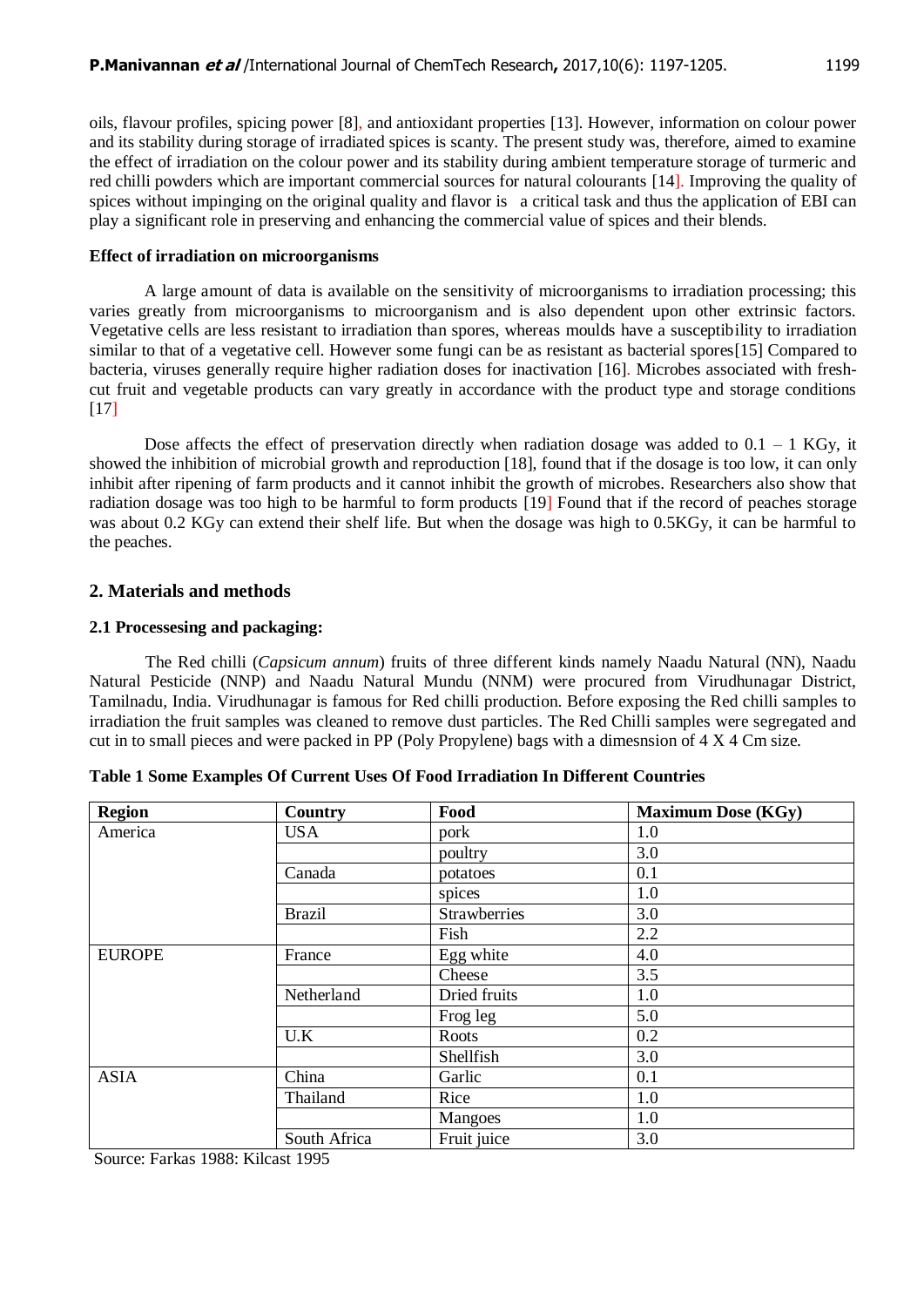#### **2.2 Irradiation dosage:**

Food absorbs and is heated up by radiant energies. Radiant energies can kill microorganisms without marked increase of temperature as well as marked changes in the nature of food.

Gamma rays,  $X - rays$  and electromagnetic, UV radiations are commonly used for food preservation. Irradiation can be used in a wide range of areas in food preservation.

- a) Poultry products
- b) Fruits
- c) Prevention of sprouting in potatoes and onions
- d) Delaying ripening in fruits
- e) Preservation of sea foods
- f) Prevention of insects' infestation in dry foods and foods products.

The Red chilli (*Capsicum annum*) fruits of three different kinds namely Naadu Natural (NN), Naadu Natural Pesticide (NNP) and Naadu Natural Mundu (NNM) were exposed to Electron beam irradiation of varying dosages say 2, 4, 6 & 8 KGy at room temperature. Irradiation was carried out by exposing both sides for uniformity, non irradiated Red chilli serves as Blank.

#### **2.3 Microbiological studies**

Standard plate count method was employed to enumerate the total microbial load in terms of colony forming units in the blank and irradiated samples after 90 days. The samples were serially diluted and plated separately on rose Bengal agar, salmonella, eosin methylene blue agar for enumeration of fungi, salmonella and e.coli respectively.

A 2.5 g of Red chilli samples were weighed, rinsed in a 25 mL beaker containing 10 mL of sterile distilled water and rinsed water samples were diluted 1:10-2 and 1:10-4 . 0.1 mL of each dilution was spread on Mac Conkey agar (Himedia, India) and the plates were incubated at 37 °C for 24 h for isolation of bacteria (Khan et al., 1992). Investigation Total viable counts were determined by counting both red and non-red colonies growing on the plates. Based on their morphological characteristics, red and non-red colonies were selected from each Mac Conkey agar plate for Gram staining, biochemical tests namely: IMViC (Indole, Methyl Red, Voges-Proskauer, citrate), urease, oxidase, catalase, triple sugar iron; and sub-culture on differential media (eosin methylene blue agar at 37 °C and 44 °C for 24–48 h; and mannitol salt agar, and cetri mannitol salt agar, and cetrimide agar at  $37^{\circ}$ C), nutrient agar [20]).

# **3. Results and discussion**

It is clear from the above results that all the blank samples of three varieties namely Naadu natural (NN), Naadu natural pesticide (NNP) and Naadu natural Mundu (NNM) were found to contain Total viable count (TVC), E.Coli and fungi to a maximum when compared to the irradiated samples. When we compare the Total viable count, E.Coli and Fungi values of Irradiated samples of Naadu Natural Pesticide and Naadu Natural Mundu the Fungi and E.Coli was found to be absent the value of Total viable count was found to decrease with the increase in dosage. Whereas in the case of Naadu Natural the value of E.Coli and Fungi were found to be absent and unexpectedly the total viable count was found to increase with the increase in dosage. Thus it is advisable to irradiate the Naadu natural pesticide variety and Naadu natural Mundu variety to get a better prevention from microbes.

| S.No | Food                | <b>Purpose</b>                   | <b>Dose</b> |
|------|---------------------|----------------------------------|-------------|
|      | Fresh food          | Growth and maturation inhibition | 1.0         |
|      | Dry spice           | Microbial disinfection           | 30.0        |
|      | Poultry             | Pathogen control                 | 3.0         |
|      | Frozen meat         | Sterilization                    | 44.0        |
|      | Refrigerated meat   | Pathogen control                 | 4.5         |
| 6    | Syhell eggs         | Pathogen control                 | 3.0         |
|      | Seeds for sprouting | Pathogen control                 | 8.0         |

**Table 2 : Food permitted for irradiation under FDA's regulations**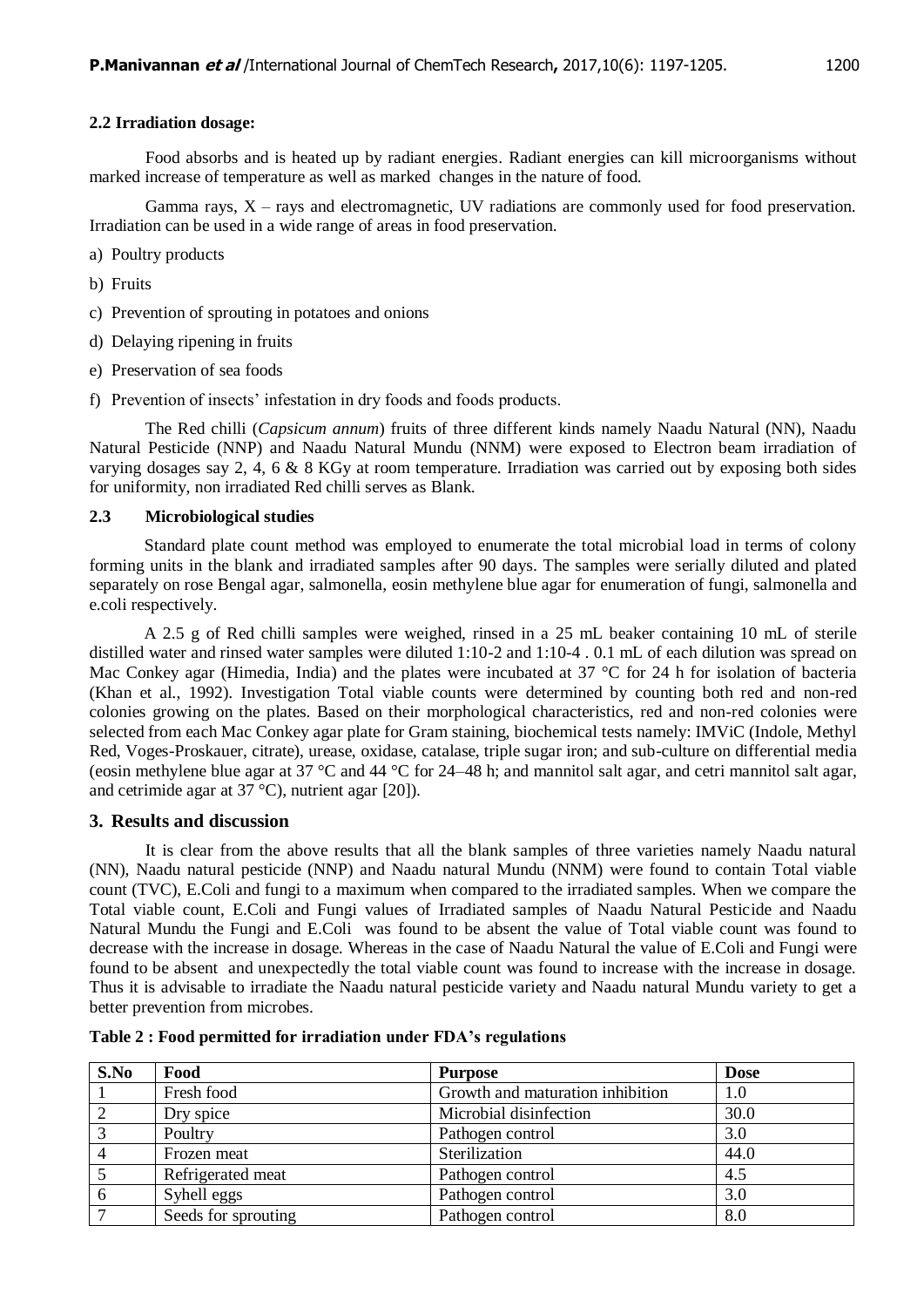| <b>Parameter</b>        | <b>Blank</b> | 2KGy       | 4Kgy       | 6KGv       | 8KGv       |
|-------------------------|--------------|------------|------------|------------|------------|
| $TVC$ $CFUs/g$          | 12,000       | 700        | 628        | 412        | 92         |
| E.Coli $CFUs/g$         |              | <b>Nil</b> | <b>Nil</b> | <b>Nil</b> | <b>Nil</b> |
| Salmonella sp. $CFUs/g$ | Nil          | Nil        | <b>Nil</b> | <b>Nil</b> | <b>Nil</b> |
| Fungi<br>CFUs/g         | 30           | <b>Nil</b> | <b>Nil</b> | <b>Nil</b> | <b>Nil</b> |

|  |  | Table 3a. Microbial load of irradiated & non irradiated Naadu Natural Pesticide Red chilli samples |  |  |  |
|--|--|----------------------------------------------------------------------------------------------------|--|--|--|
|  |  |                                                                                                    |  |  |  |

**Table 3b Microbial load of irradiated and non irradiated Naadu Natural Red chilli samples.**

| <b>Parameter</b>      | <b>Blank</b> | 2KGv | 4Kgy       | 6KGv       | 8KGv       |
|-----------------------|--------------|------|------------|------------|------------|
| $TVC$ $CFUs/g$        | 14,500       | 100  | 120        | 141        | 184        |
| E.Coli $CFUs/g$       | 18           | Nil  | <b>Nil</b> | <b>Nil</b> | <b>Nil</b> |
| Salmonella sp. CFUs/g | <b>Nil</b>   | Nil  | <b>Nil</b> | <b>Nil</b> | <b>Nil</b> |
| Fungi<br>CFUs/g       | 30           | Nil  | <b>Nil</b> | <b>Nil</b> | <b>Nil</b> |

# **Table 3c Microbial load of irradiated and non irradiated Naadu Natural Mundu Red chilli samples**

| <b>Parameter</b>        | <b>Blank</b> | 2KG <sub>V</sub> | 4Kgy       | 6KGv       | 8KGv       |
|-------------------------|--------------|------------------|------------|------------|------------|
| <b>TVC</b><br>CFUs/g    | 45,700       | 2700             | 1812       | 180        | 220        |
| E.Coli $CFUs/g$         | 21           | <b>Nil</b>       | <b>Nil</b> | <b>Nil</b> | <b>Nil</b> |
| Salmonella sp. $CFUs/g$ | Nil          | <b>Nil</b>       | <b>Nil</b> | <b>Nil</b> | <b>Nil</b> |
| Fungi<br>CFUs/g         | 40           | Nil              | <b>Nil</b> | <b>Nil</b> | <b>Nil</b> |

# **Table 4a. Annova method of One way analysis of comparing Blank with 2KGy**

|                          | 2KGy with blank | <b>Total</b> |            |
|--------------------------|-----------------|--------------|------------|
|                          |                 |              |            |
| εx                       | 3410            | 72200        | 75610      |
| Mean                     | 1136.67         | 24066.67     | 12601.67   |
| $\overline{\text{EX}}^2$ | 7780100         | 2442740000   | 2450520100 |
| Std.Dev                  | 1397.16         | 18776.67     | 17307.27   |

# **Table 4b. Annova method of One way analysis of comparing Blank with 4KGy**

|                          | <b>4KGy with blank</b> | <b>Total</b> |            |
|--------------------------|------------------------|--------------|------------|
| $\mathbf N$              |                        | 72200        |            |
| $\epsilon$ x             | 2560                   | 24066.67     | 74760      |
| Mean                     | 853.333                | 2442740000   | 12460      |
| $\overline{\text{EX}}^2$ | 3692128                | 18776.67     | 2446432128 |
| Std.Dev                  | 868.215                | 72200        | 17406.45   |

# **Table 4c. Annova method of One way analysis of comparing Blank with 6KGy**

|                          | <b>6KGy with blank</b> | Total      |            |
|--------------------------|------------------------|------------|------------|
| N                        |                        |            | h          |
| $\chi$                   | 733                    | 72200      | 72933      |
| Mean                     | 244.33                 | 24066.67   | 12155.5    |
| $\overline{\text{EX}^2}$ | 222025                 | 2442740000 | 2442962025 |
| Std.Dev                  | 146.507                | 18776.67   | 17643.27   |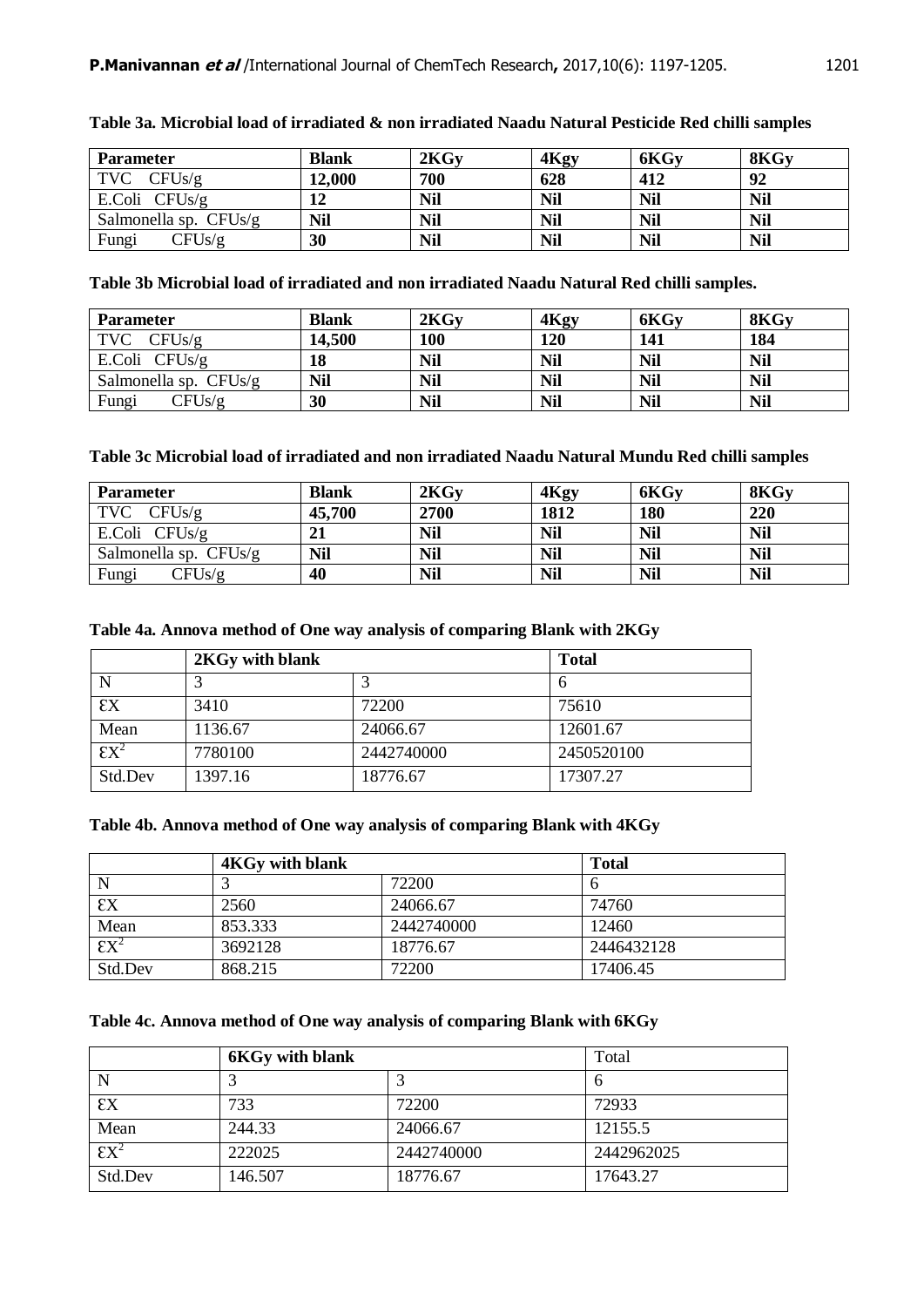|                          | <b>8KGy with blank</b> | Total      |            |
|--------------------------|------------------------|------------|------------|
| N                        |                        |            |            |
| εx                       | 496                    | 72200      | 72696      |
| Mean                     | 165.333                | 24066.67   | 12116      |
| $\overline{\text{EX}^2}$ | 90720                  | 2442740000 | 2442830720 |
| Std.Dev                  | 66.01                  | 18776.67   | 17675.10   |

**Table 4d. Annova method of One way analysis of comparing Blank with 8KGy**

#### **Table 5a. Result details of Annova method of comparing Blank with 2KGy**

| <b>SOURCE</b>  | SS            | DF | MS           |               |
|----------------|---------------|----|--------------|---------------|
| <b>Between</b> | 788677350     |    | 788677350    |               |
| Within         | 709030733.33  |    | 177257683.33 | $F = 4.44933$ |
| Total          | 1497708083.33 |    |              |               |

### **Table 5b. Result details of Annova method of comparing Blank with 4KGy**

| <b>SOURCE</b>  | SS           | DF                       | MS           |               |
|----------------|--------------|--------------------------|--------------|---------------|
| <b>Between</b> | 808288266.67 |                          | 808288266.67 |               |
| Within         | 706634261.33 |                          | 176658565.33 | $F = 4.57543$ |
| Total          | 1514922528   | $\overline{\phantom{0}}$ |              |               |

## **Table 5c. Result details of Annova method of comparing Blank with 6KGy**

| <b>SOURCE</b>  | SS           | DF                       | MS           |               |
|----------------|--------------|--------------------------|--------------|---------------|
| <b>Between</b> | 851255349.16 |                          | 851255348.17 |               |
| Within         | 705169595.33 |                          | 176292398.83 | $F = 4.82866$ |
| Total          | 1556424943.5 | $\overline{\phantom{0}}$ |              |               |

# **Table 5d. Result details of Annova method of comparing Blank with 8KGy**

| <b>SOURCE</b>  | SS           | DF | MS           |               |
|----------------|--------------|----|--------------|---------------|
| <b>Between</b> | 856910602.67 |    | 856910602.67 |               |
| Within         | 705135381.33 |    | 176283845.33 | $F = 4.86097$ |
| total          | 1562045984   |    |              |               |

# **4. Statistical analysis**

Mean and standard deviation (SD) of the samples were determined using the statistical package of the samples were (SPSS) version 12 software package. The one-way analysis of variance (ANOVA) is used to determine whether there are any statistically significant differences. Table 4a, b, c and d shows Annova method of One way analysis of comparing Blank with 2KGy, 4KGy, 6KGy and 8KGy. Whereas the Table 5a, 5b, 5c and 5d shows the result details of Annova method of comparing Blank with 2KGy, 4KGy, 6KGy and 8KGy Significance was accepted at 5% probability level. All the data reported in the tables are average values of the one way analysis using annova method.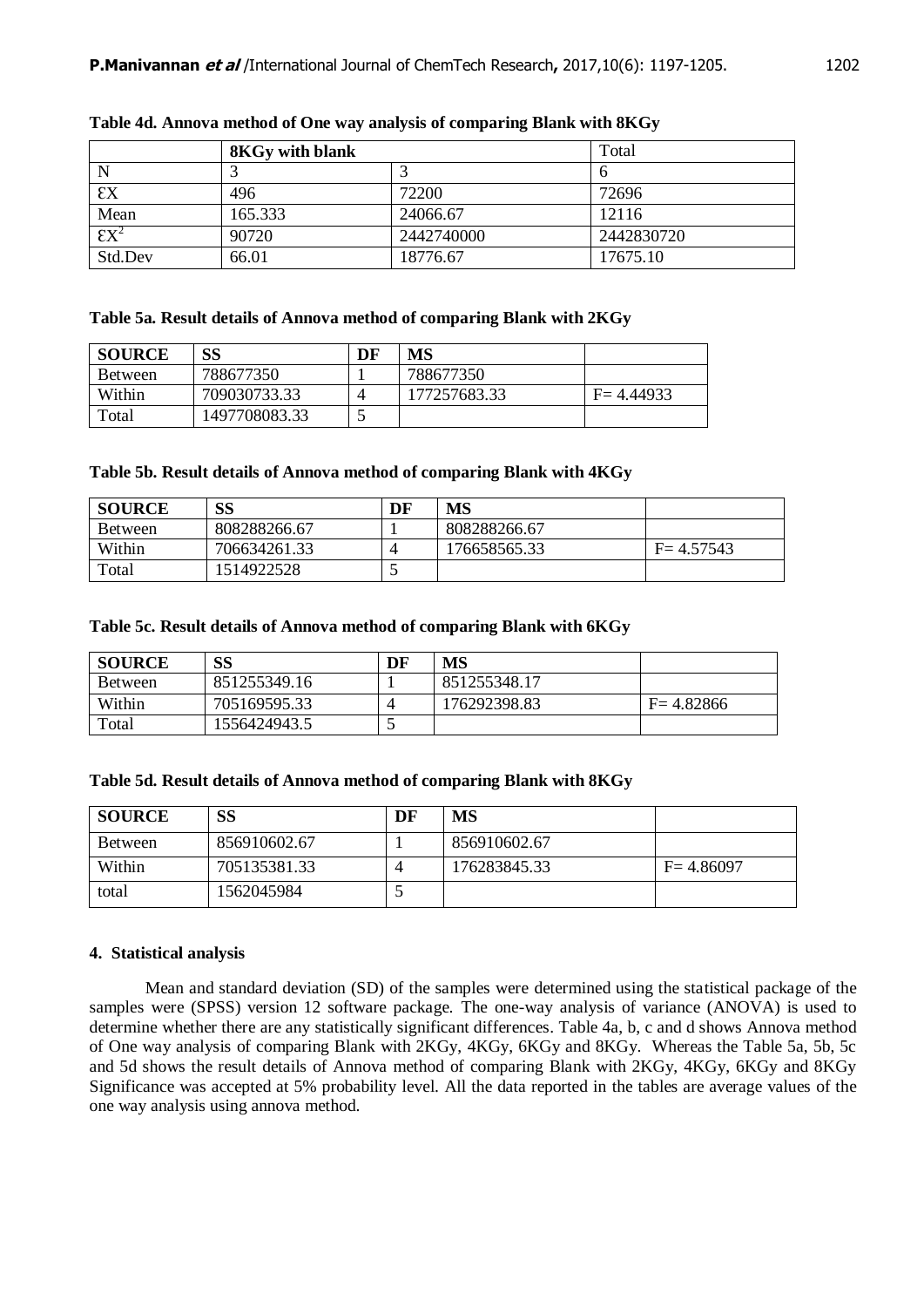

**Fig.1 A comparative pie chart showing the total viable count in Blank and Irradiated samples of various dosages ( 2, 4, 6, & 8 kGy)**



**Fig.2 A comparative graph showing the value of Blank with 2KGy irradiated sample of Naadu Pesticide, Naadu Natural Mundu and Naadu Natural**



**Fig. 3 A comparative graph showing the value of Blank with 4KGy irradiated sample of Naadu Pesticide, Naadu Natural Mundu and Naadu Natural**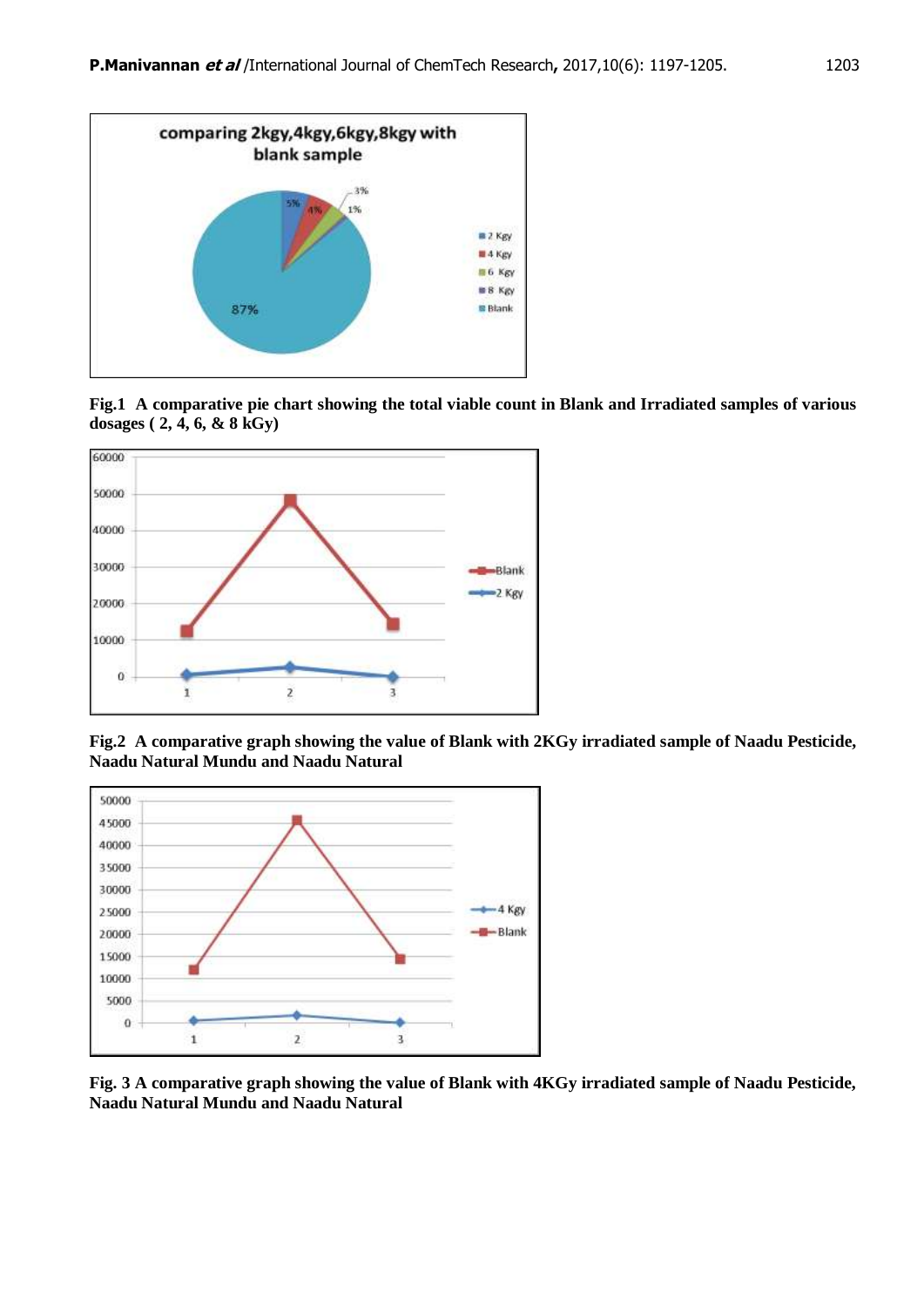

 **Fig. 4 A comparative graph showing the value of Blank with 6 KGy irradiated sample of Naadu Pesticide, Naadu Natural Mundu and Naadu Natural**



**Fig. 5 A comparative graph showing the value of Blank with 8KGy irradiated sample of Naadu Pesticide, Naadu Natural Mundu and Naadu Natural**

#### **5. Conclusion**

Electron beam irradiation preservation techniques is efficient, safe, non polluting, no residue and keeping the electrons. In the present study electron beam radiation did not cause any significant change, a irradiated red chilli sample. This study shows the efficiency of electron beam irradiation as a processing technology for maintaining the overall quality of irradiated samples.

## **Acknowledgement**

Authors are grateful to DAE – BRNS, Mumbai, India for the financial support (No: 34(1)/14/33/2014 – BRNS and as Dr.Ganesh Sanjeev and Faculties of Microtran Centre, Mangalore University, Karnataka, India for their help to irradiate the samples.

#### **Conflict of interest**

The authors declare no conflicts of interest.